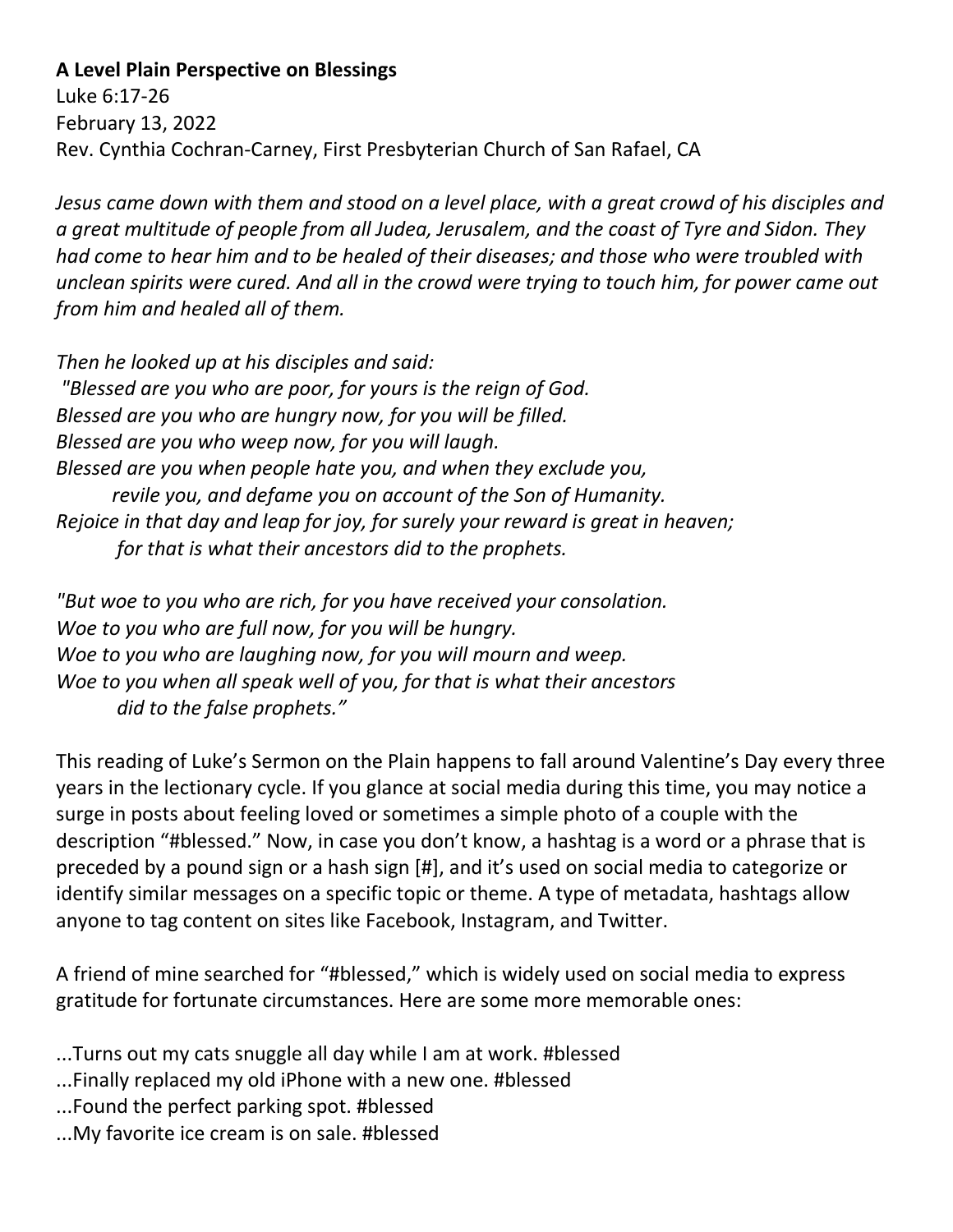You get the idea. Expressing blessedness is clearly a popular sentiment. Instagram alone has more than 138 million *blessed* hashtags. In NYT article, Linguist Deborah Tannen was quoted saying that "*blessed* is used now where in the past one might have said *lucky*." (1)

What I did not realize was amount of controversy this word with the hashtag brings these days. Critics claim that it borders on self-gratuitous expression and a little humblebragging. I came across a *New York Times* article in which the author quips, "There's nothing quite like invoking holiness as a way to brag about your life. But calling something 'blessed' has become the go-to term for those who want to boast about an accomplishment while pretending to be humble, fish for a compliment, acknowledge a success without sounding too conceited, or purposely elicit envy." (2)

Others critique the word's overuse for trite things which lessen its meaning. As one person put it that someone might say - "Now, it's just like strawberries are half price at Trader Joe's. I feel so blessed." The term is overused and we need to rethink its meaning.

Turns out, Jesus has something to say about *blessed* as we heard in today's scripture from Luke 6. Both Matthew and Luke wrote about Jesus' blessing sermon. We don't know if there was more than one occasion when Jesus preached on blessings or if the two writers had different takes or even wanted to offer a correction of the other one. We commonly refer to them as the Beatitudes. There are nine in Matthew and only four in Luke, and each blessing in Luke has a corresponding woe.

Luke's sermon is given on a level place, not on a mountain like in Matthew – known as Sermon on the Mount. In Luke, Jesus is with the people who came as far as Jerusalem and Judea to the south and Tyre and Sidon to the north. Luke's broad geographical audience is intentional - this gospel is for all. What's more, Luke addresses his audience directly. "All except the last of Matthew's blessings are general statements in the third person - for example, 'Blessed are *those* who mourn, for *they* will be comforted' (Matt. 6:4), whereas Luke's are in the second person, directed to his immediate audience - "you will be filled," "you will laugh." (6:21) (3)

The fact that both the blessings and the woes in Luke are in the second person suggests that the audience described as present for the sermon included both some people who benefited from the status quo …and those who suffered from it. They are all there together: poor/rich, hungry/full, weeping/laughing, rejected/accepted, hearing the blessing and the hope; hearing the woes and warnings.

And, I must admit Luke's Beatitudes can be difficult to hear for those with like me with privilege. Matthew's version may be more palatable: "poor in Spirit" is preferable to the blessing going to the real poor, or the ones who are literally hungry, grief-stricken and outcast. But Luke makes it clear throughout his gospel. He is all about making the comfortable uncomfortable. In Luke, God is about a world turned upside down, from the poor lifted up and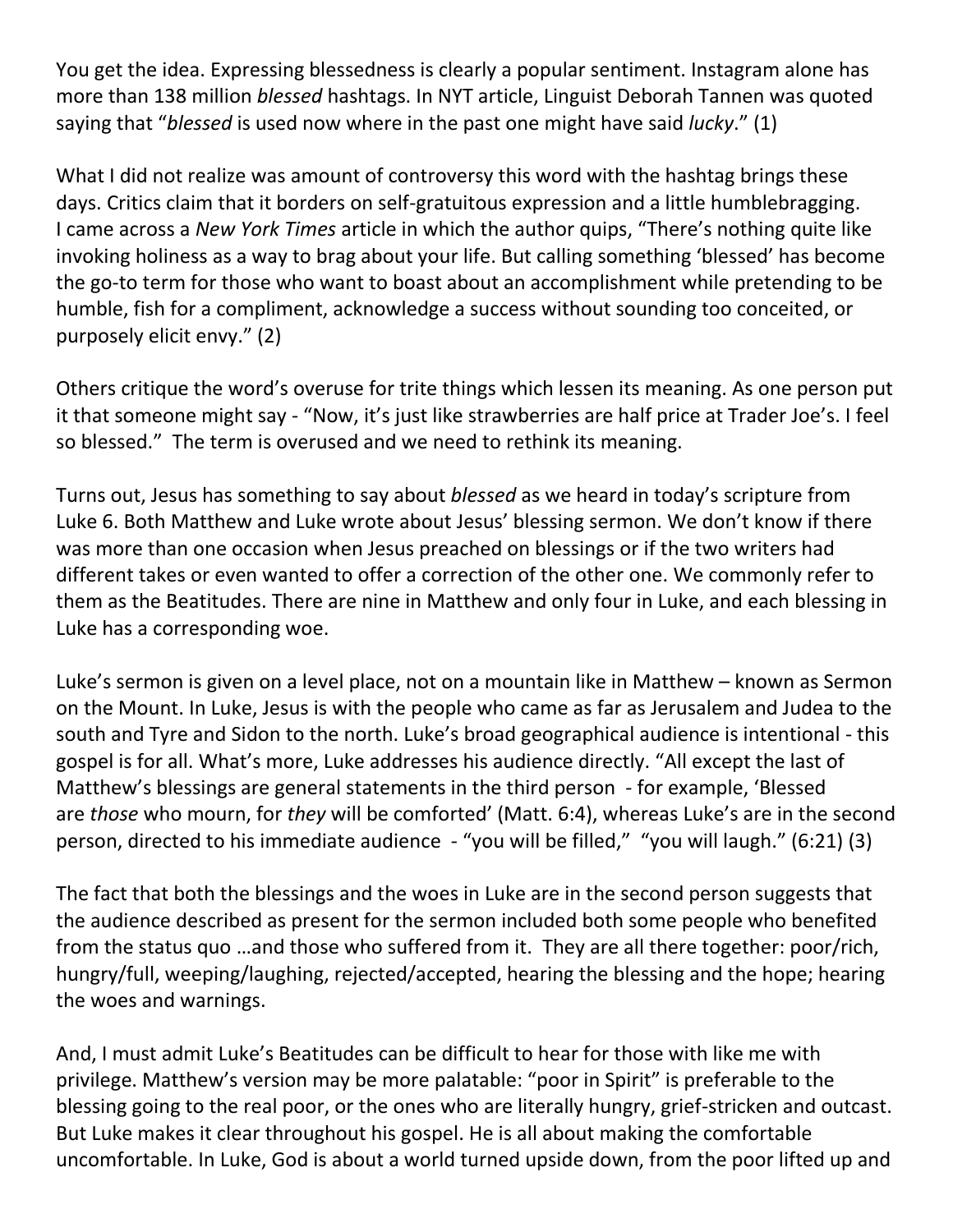the mighty cast down in Mary's Magnificat in chapter 1 to the captives released and good news preached to the poor in Jesus' sermon in chapter 4. There is an intentionality in Luke to name the poor as those who inherit, embody, and illustrate the reign of God.

It's true that throughout Luke, Jesus seems clear that wealth and privilege are real dangers that have the power to separate one from God, from the human community, from living an authentic life. Jesus is direct; if you are living the expense of others, beware.

When we say *blessed*, we typically refer to circumstantial happiness or fortune. We equate it with the good life, whatever that would be for us: a loving partner, a successful career, an excellent education, resilient children, a good retirement, good health, trusted friends, financial security, housing. But does having these things then make you blessed?

When Jesus uses the word *blessed* in Luke, it's the Greek word *makarios*. One scholar argues that the makarisms and woes set out the parameters of honor and shame within which Jesus' public teachings flow. Instead of "blessed" or "happy," he offers a different translation - "How honorable!" (4) "How honorable are the poor, for you will be filled… how honorable are those who weep, for you will laugh…" These are realities. "And shame to you who are full now and take it for granted and take from others"

So these blessings, these statements of "Blessed are" or "How honorable are" are not aspirational goals. As Sharon Ringe says in her commentary: "In each case, the blessing makes a statement of fact: one is blessed because of a future that is a sure part of God's reign. There is no note of threat or challenge in these blessings. Nowhere do they say, 'Do this in order to guarantee a specific result.'" (5)

In other words, these beatitudes are not meant for us to achieve - they are a simple statement of how things are in the reign of God. They are an announcement of the Divine intention. They signal to both the rich and the well fed and the laughing and the insiders that in order to participate in God's new kin-dom, we need to align our lives and priorities of shalom, the Beloved Community, the Reign of God. So all will be fed, all will rejoice, all will be made right.

Jesus' Sermon on the Plain means - leveling the playing field, lifting the lowly, challenging the greedy. Comforting the afflicted, afflicting the comfortable. This theme is not new in Luke - the thread runs throughout the Bible. Our welfare is bound up in the welfare of others.

The kin-dom of God teaches us that we are all connected. We are not isolated individuals making posts about how great our life is on social media without concern of how our lives affect others. We are not separated from one another with what we classify as fortune or its opposite. We are, all of us, from Jerusalem and Judea, from all parts of the world gathered with Christ on a plain level listening to a new way of thinking that honors those discarded, that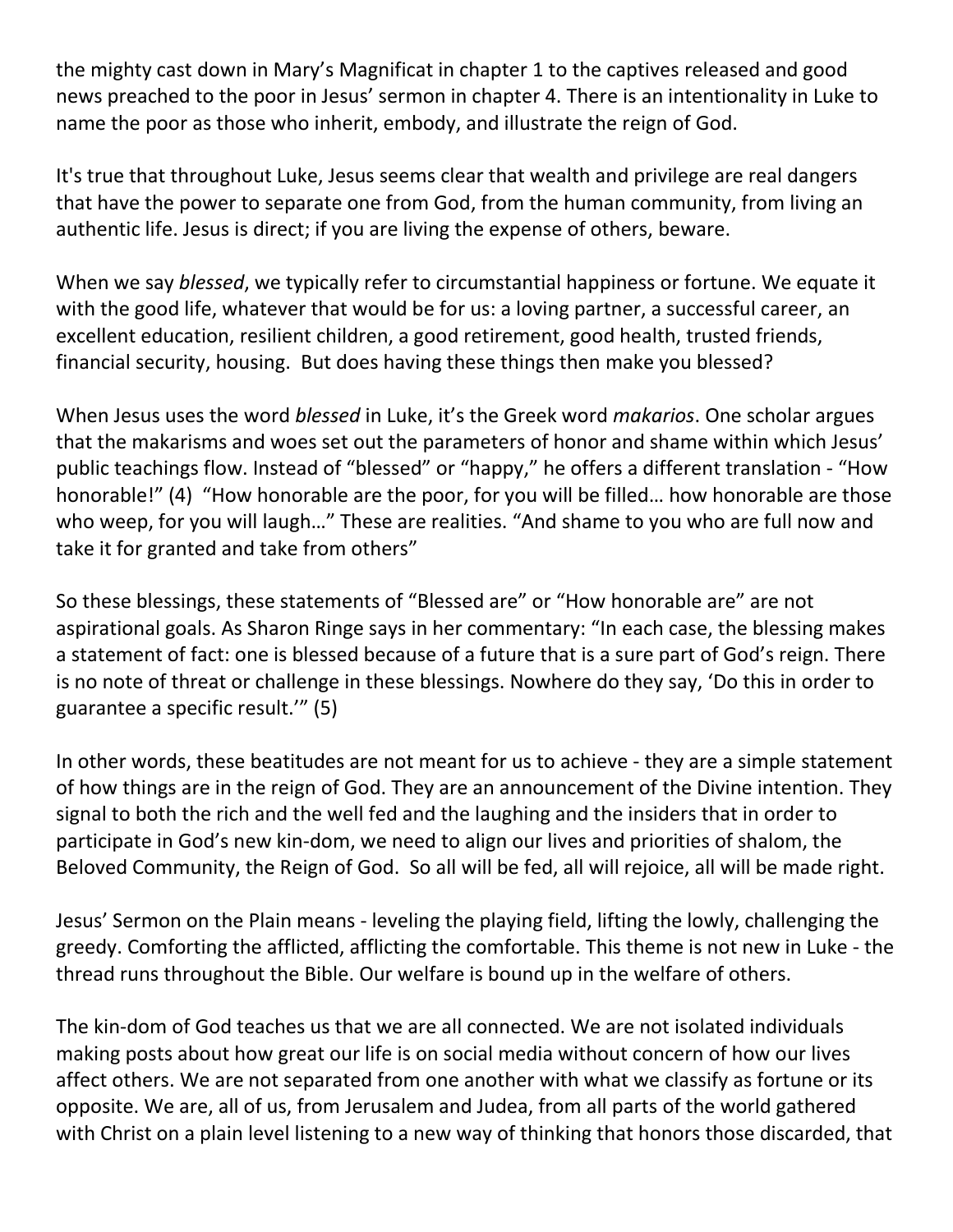lifts up weakness as power and forgiveness as strength. In Celtic Christian wisdom, we continue to see this oneness of connection.

We're all there in our different social conditions and circumstances: rich and poor, hungry and fed, mourning and laughing, insiders and outsiders. We're all there knowing that life is fragile and that these situations could change at any moment. Whether we recognize that patterns of privilege, systemic racism and structural inequities impact humans' ability to flourish, or whether we blithely ascribe advantages to luck and disadvantages to lack of effort, we're all there. We're all gathered on the plain with Jesus, receiving blessings and hope or listening to woes and warnings to pay attention to God's kin-dom that transforms life as we know it.

Are we willing to be open to a different and deeper understanding of blessing? Are we willing to hear Luke's version that involves different verb tenses - present tense, future tense, and the subjunctive, conditional mood? Together, they point to a complex reality that one might not want to wrap up into a simple message. The message is "Now and not yet."

There is a present and a future and a conditional element to it all, the rich complexity of which is lost if one emphasizes only one and not the others. If we only emphasize the present, we will have to "spiritualize" the blessings and woes because poverty, hunger, and oppression really do exist. If we only emphasize the future, our faith and spirituality can be too meek, suggesting we accept present injustice. What the subjunctive mood adds to this is that there is interplay between what is and what ought to be. We are called into action. The complexity includes both the material and the spiritual, speaking of real poverty and hunger, as well as spiritual poverty and hunger. The text invites us to respond and not be passive. (6)

Let's stay here a bit longer on the level plain. Let's be aware if we are looking down on people. Instead let us choose to see them, blessed as the Holy One blesses them, each one as beloved.

Close with an excerpt from "Modern Beatitudes" by Rev. Anna Blaedel (7)

blessed are you who are raging. blessed are you who are mourning. blessed are you who feel numb. blessed are you who feel sick. and tired. and sick and tired. blessed are you who refuse to turn away. blessed are you who need to turn away. blessed are you who keep breathing deep. blessed are you who are tending to your own needs. blessed are you who are tending to the needs of another. …

blessed are you who feel broken open beyond repair. blessed are you who are raw beyond words.